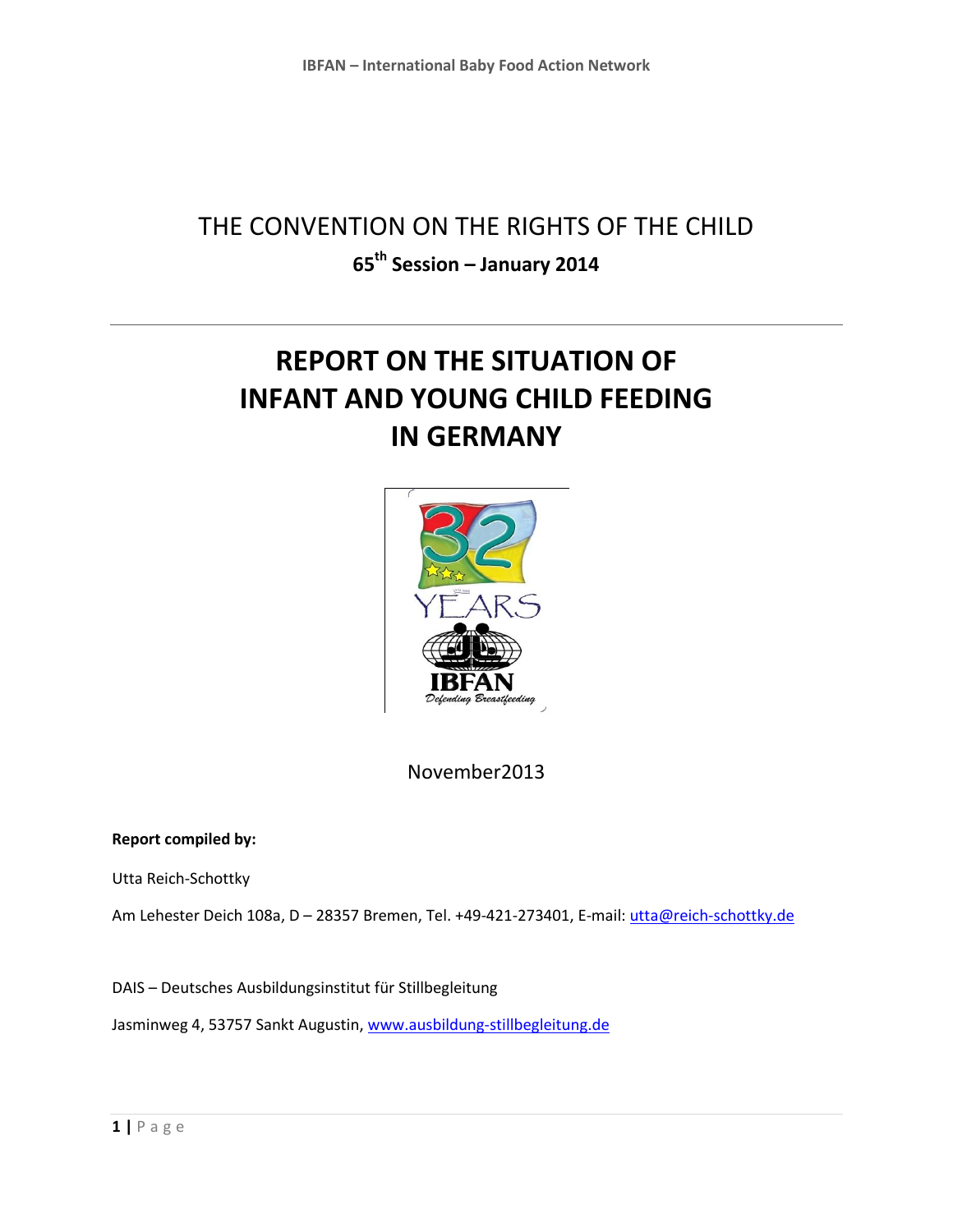## **1) General points concerning reporting to the CRC**

In 2013, the CRC Committee will review Germany's combined  $3<sup>rd</sup>$  and  $4<sup>th</sup>$  periodic report.

At the last review in 2004 (session 35), IBFAN presented a report on the state of breastfeeding. In its last [Concluding Observations,](http://daccess-dds-ny.un.org/doc/UNDOC/GEN/G04/405/24/PDF/G0440524.pdf?OpenElement) the CRC Committee recommended to Germany to "*take all necessary measures to combat the abuse of drugs and alcohol among children and parents by […] undertaking intensive education campaigns […]*" (para 43) and to "*take measures to establish more children services to meet the needs of working parents; and set up national standards to ensure that quality child care is available to all children*." (para 49)

## **2) General situation concerning breastfeeding in Germany**

In Germany, there is only one representative survey of the whole country with data on breastfeeding. In this study by the Robert Koch Institute, *the initiation rate* in 2005 was 81,5%, while in 1986 the rate was 74%. Children of socially disadvantaged mothers were breastfed significantly less. Migrants breastfed more often than native Germans. Full breastfeeding lasted on average 4,6 months. At six months, 22,4% of the children were fully breastfed<sup>1</sup>. Mean duration of breastfeeding was 6,9 months. At the age on 12 months, about 10% of the children were still breastfed.

There are a few regional results which show a large variance. Initiation rate in the capital Berlin for example is about 95%, whereas in the rural area in the northwest of Germany it is about 80% and in some regions it is below 70%.

In a study in Bavaria, initiation rate was 90%, any breastfeeding at four months was 61% and at six months 52%.

Therefore, even where a good initiation rate is achieved, the breastfeeding rate declines fast within the first few months.

*WHO recommends* early initiation of breastfeeding (within an hour from birth), exclusive breastfeeding for the first 6 months, followed by continued breastfeeding for 2 years or beyond, together with adequate and safe complementary foods.

Globally, more than half of the newborns are not breastfed within one hour from birth, less than 40% of infants under 6 months are exclusively breastfed and only a minority of women continue breastfeeding their children until the age of two.

Rates on infant and young child feeding:

*Early initiation* = Proportion of children who were put to the breast within one hour of birth

*Exclusive breastfeeding* = Proportion of infants 0–5 months of age who are fed exclusively with breastmilk

*Continued breastfeeding at 2 years* = Proportion of children 20–23 months of age who are fed breastmilk *Complementary feeding* = Proportion of infants 6–8 months of age who receive solid, semi-solid or soft foods

 $\overline{\phantom{a}}$ 

 $<sup>1</sup>$  Fully breastfed = breastmilk and fluids (that is water, tea or juice)</sup>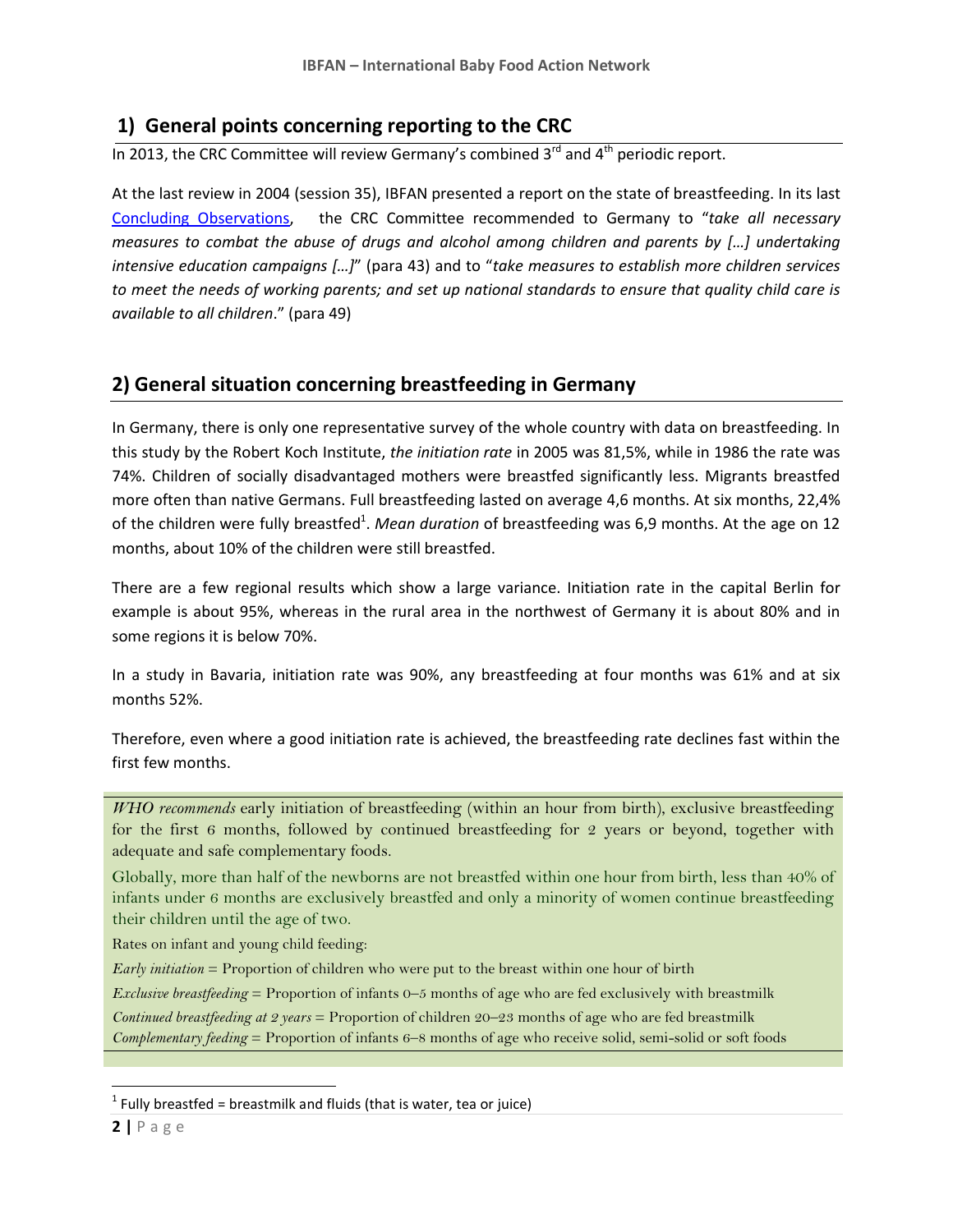## **3) Government efforts to encourage breastfeeding**

The government appointed a **National Breastfeeding Commission** in 1994. The Commission has issued statements and valuable recommendations, but has made no real impact. It is badly funded and since the retirement of the chair a few years ago, it is without real leadership.

Several of its members have severe **conflicts of interest**. One man for example is on a scientific committee for a "breastfeeding prize" by Milupa<sup>2</sup> and another is heavily involved in studies funded by the baby-food industry.

There is another initiative, funded and endorsed by the government, "**Network Young Familiy**". Their advisory board also includes persons close to the baby food industry. In 2010, they published widely used "recommendations for infant feeding". There they promoted complementary feeding to begin "between the beginning of the 5<sup>th</sup> and the beginning of the 7<sup>th</sup> month", which was interpreted by many pediatricians and others to mean "at the beginning of the 5<sup>th</sup> month, period". After lots of discussion, in April 2013, the initiative has issued a statement that their recommendation gives a time window "which includes the recommendation by WHO of 6 months exclusive breastfeeding", but the message still needs to get out.

#### **International Code of Marketing of Breastmilk Substitutes**:

Germany has adopted the *2006 EU Directive on Infant Formulae and Follow-up Formulae.* It has implemented the provisions in the "Diätverordnung", which is a "decree on special foods". However, there is no monitoring and there are no enforcement regulations.

There are violations of the Code all over the place (see **Annex** for examples of violations). The code is beyond the public horizon. Only people within the breastfeeding scene are aware of it. At the moment there is a lot of discussion about conflicts of interest and corruption in the health system, but only the pharma industry and the industry of medicinal devices are discussed, not the baby food industry.

Evidence clearly shows that a great majority of mothers can breastfeed and will do so if they have the accurate and full information and support, as called for by the Convention on the Rights of the Child. However, direct industry influence through advertisements, information packs and contact with sales representatives and indirect influence through the public health system; submerge mothers with incorrect, partial and biased information. *The International Code of Marketing of Breastmilk Substitutes (the Code)* has been adopted by the World Health Assembly in 1981. It is a minimum global standard aiming to protect appropriate infant and young child feeding by requiring States to regulate the marketing activities of enterprises producing and distributing breastmilk substitutes in order to avoid misinformation and undue pressure on parents to use such products when not strictly necessary. Even if many countries have adopted at least some provisions of the Code in national legislation, the implementation and enforcement are suboptimal, and violations of the Code persist.

 $\overline{\phantom{a}}$ 

 $2$  Milupa is a brand of baby foods and breastmilk substitutes owned by the Danone Group.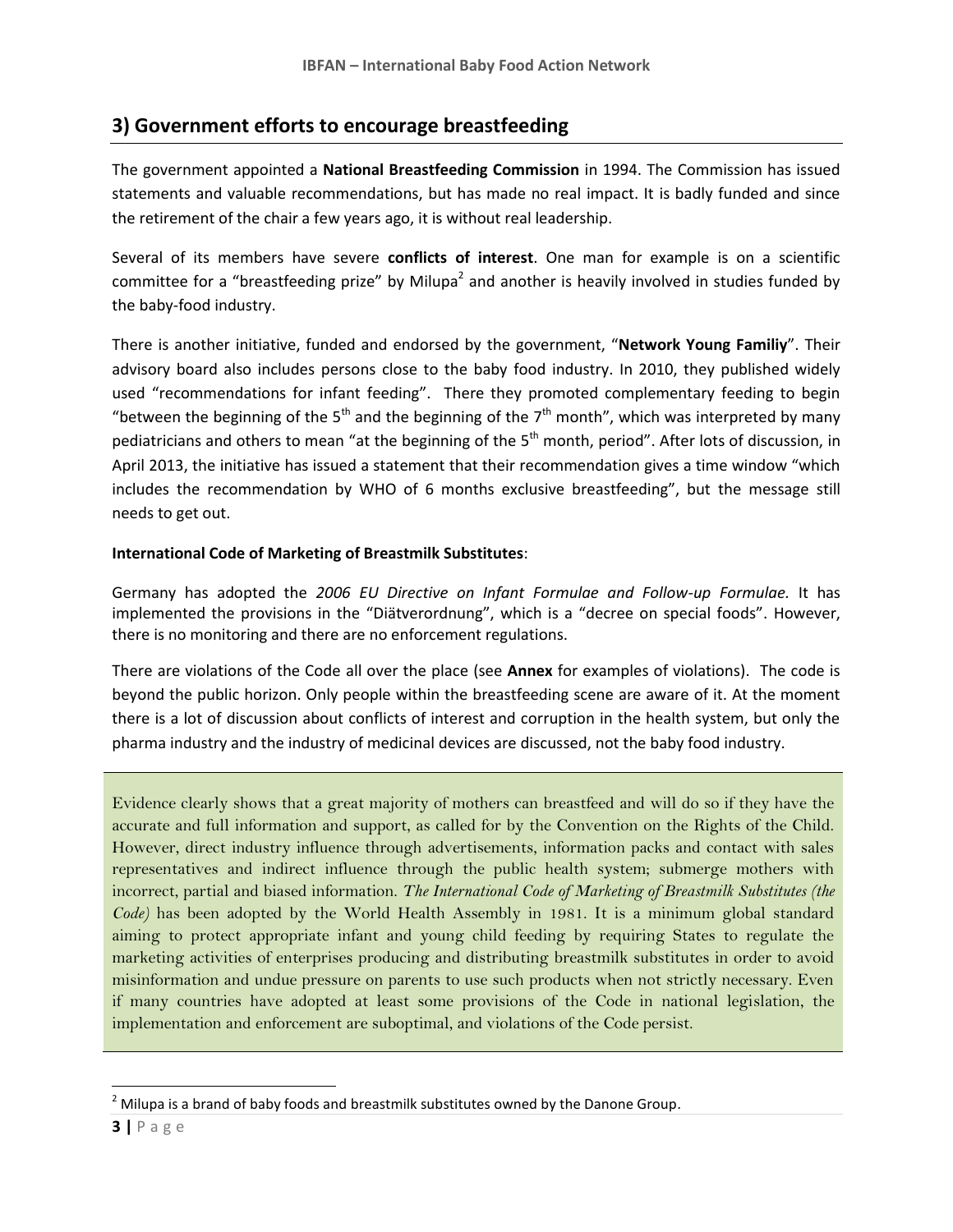## **4) Baby Friendly Hospital Initiative**

There are about 800 birth hospitals in Germany. The BFHI-Initiative has made some headway and there are now 78 certified birth hospitals and 2 certified children's hospitals. There are many very dedicated people working in the hospitals. But with ever more economic pressure on hospitals to work profitably and more workload for less staff, it is becoming very hard to keep up the standards. When it comes to payment for the hospital services by the health insurance companies, BFHI is not considered a quality standard and does not entitle to extra payment for example for breastfeeding courses for the staff.

Many birth hospitals and especially children's hospitals depend for their ongoing education on the baby food industry, so that is a big obstacle for them to become baby friendly.

## **5) Maternity protection for working women**

Duration of maternity leave is 6 weeks before and 8 weeks after giving birth, with benefits usually amounting to full net salary, paid in part by the health insurance, in part by the employer, and sometimes by the federal government.

The maternity protection law gives mothers the right to paid breastfeeding breaks of at least one hour a day, but not automatically, only if they ask for it. (See **appendix**) Many employers and trade unions do not know this paragraph or they ignore it. Mothers often have difficulties negotiating breastfeeding breaks and they often do not know their rights.

There exists a foundation "career and family", supported by the government, which has created a certificate "family-friendly workplace". The certification process has not a single mentioning of breastfeeding and breastfeeding support as component of "family-friendly".

## **5) Obstacles and recommendations**

## *The following obstacles have been identified:*

- One big obstacle is the aggressive and unrestrained marketing of breastmilk substitutes in the general public and in the health care system. Hospitals, doctors and midwives hand out "gifts" from industry to mothers and families. They get gifts themselves. And a large part of their ongoing education is paid for by the baby food industry. Hipp, for example, has a special program with courses for doctors and midwives. These industry-courses are endorsed by governmental and professional agencies in the form that the attendants get credits for their obligatory ongoing education.
- The official guidelines still support complementary feeding to begin "between the beginning of the 5<sup>th</sup> and the beginning of the 7<sup>th</sup> month", instead of exclusive breastfeeding "for 6 months" as recommended by WHO.

Breastfeeding is scantly covered in the training of health care workers.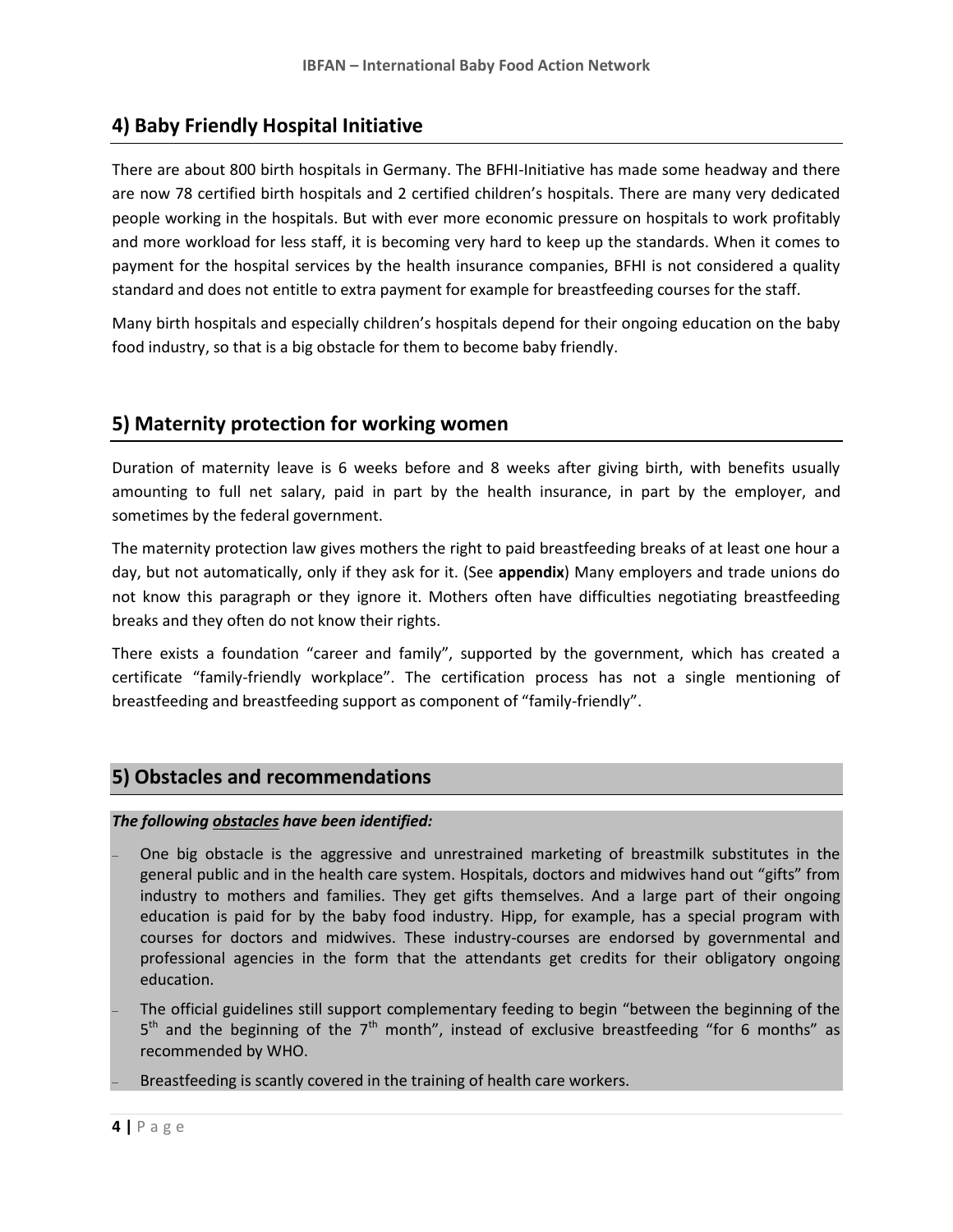#### *Recommendations:*

- **The government should make BFHI an official requirement, or at least it should support and provide incentives for hospitals to become baby-friendly.**
- **Issue an official recommendation for 6 months of exclusive breastfeeding.**
- **Ensure adequate breastfeeding information in the training of health care workers.**
- **Include the baby food industry in regulations concerning conflict of interest in the health care system.**
- **Putting all provisions of the International Code (and related WHA Resolutions) into law; set up an objective monitoring body.**

#### **Data sourced from:**

- *Bundesgesetzblatt (Federal Law Sheet, official publication of laws)*
- *Association for the Support of the WHO/UNICEF Initiative Breastfeeding Friendly Hospital*
- *publications in journals*